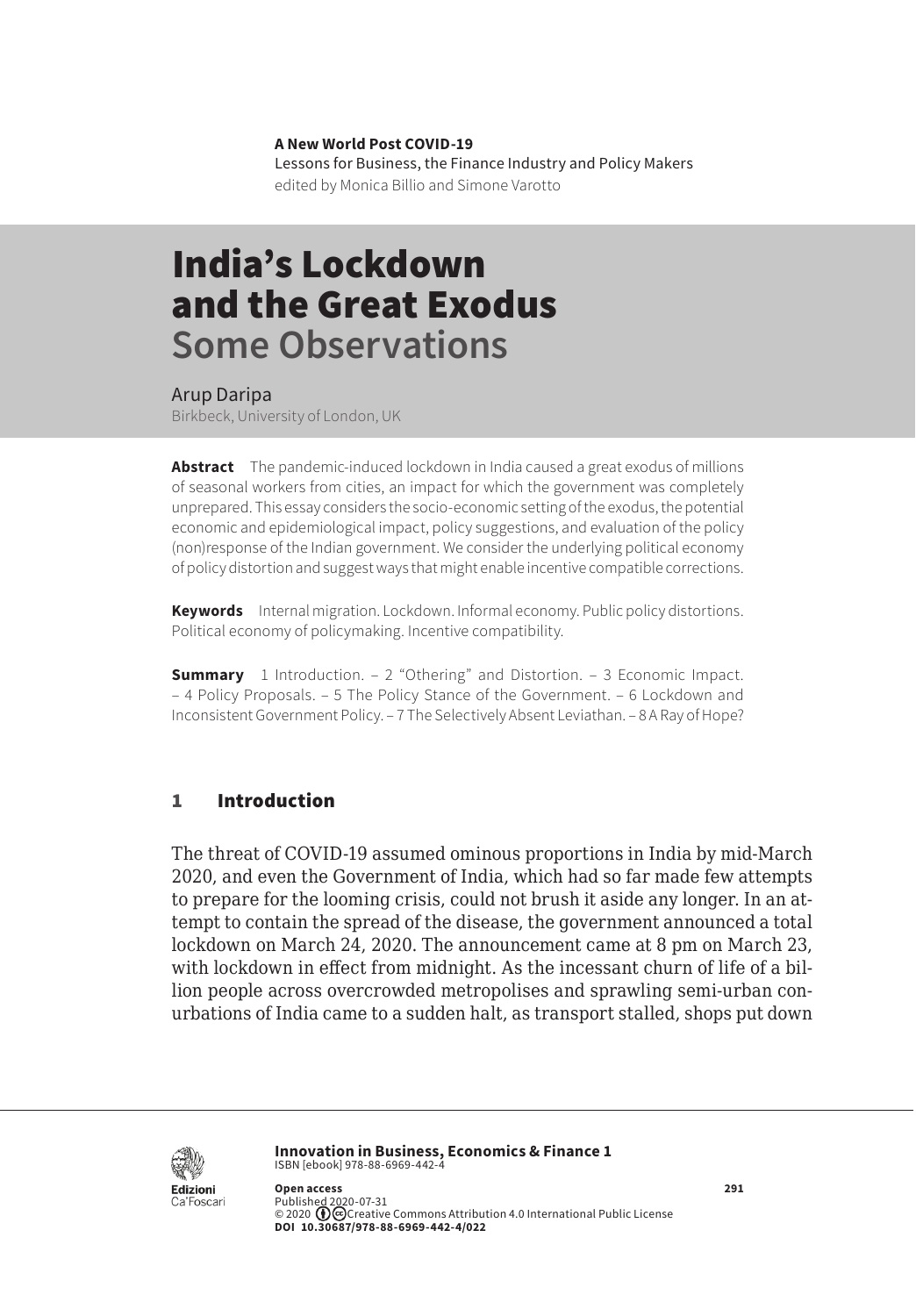<span id="page-1-0"></span>their shutters, public places fell silent, and a billion people huddled indoors, a surreal saga unfolded on television screens across the country. In several big cities, roads that were supposed to be empty were in fact teeming with masses carrying children and bundled possessions, waiting at bus and train stations, and, having given up hope of finding transport, embarking on journeys of hundreds of kilometres on foot. These are the seasonal workers of India – a labour force of over 120 million villagers who travel in search of work to urban centres in the fallow seasons. They live in city slums and work mostly in the informal sector in industries such as construction, garment making and small manufacturing, or work as street vendors, rickshaw pullers and domestic help. Once the lockdown was imposed, most of these jobs vanished overnight. The employers themselves faced a cash crunch and stopped paying casual workers. Having little access to the public welfare system (a problem we will come back to later), and in many cases evicted from tenements by landlords concerned about the virus, the workers had little choice but to try to return to their villages. In an article in the *Financial Times*, the writer and activist Arundhati Roy writes movingly about their plight:

Many driven out by their employers and landlords, millions of impoverished, hungry, thirsty people, young and old, men, women, children, sick people, blind people, disabled people, with nowhere else to go, with no public transport in sight, began a long march home to their villages. They walked for days, towards Badaun, Agra, Azamgarh, Aligarh, Lucknow, Gorakhpur – hundreds of kilometres away. Some died on the way. (Roy 2020)

The great exodus and its human cost raise several economic questions, to which we now turn. How might we think about the economic impact of the exodus? Where in the economy would it show up? What policies might ameliorate the human cost? What role has the government played and what light does that shed on the nature of government policy? If government policy is inadequate, what is the source of the distortion? And, last but not the least, how should social institutions change to address any endemic government failure?

# 2 "Othering" and Distortion

But before we talk about such questions, an ontological issue deserves our attention. The seasonal workers come to urban centres from villages across the country - and in most cases they travel across states<sup>1</sup>

1 India is a federal union of 28 states and 8 union territories.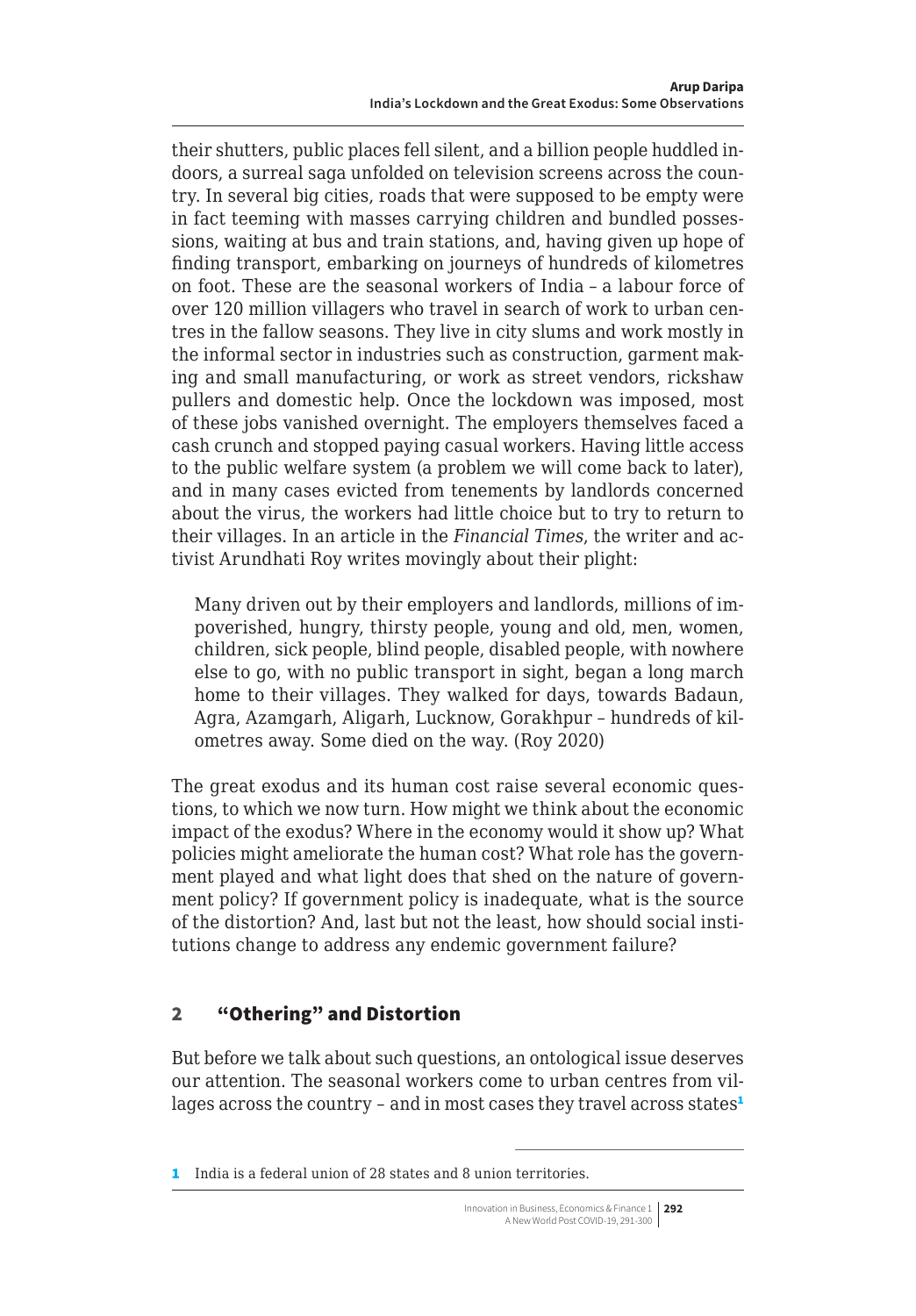<span id="page-2-0"></span>to seek work. Crossing a state border by an Indian citizen should be an unremarkable event, yet these workers are labelled migrants. Indeed, even those who cross state lines to settle elsewhere, but remain poor, are routinely referred to as migrants. This "othering" through categorisation is unfortunate to say the least and reflects a public attitude that makes for institutional discrimination and insidious biases in public policy. As we discuss economic aspects of the exodus below, this socio-political background is worth keeping in mind. In seeking policy solutions, we need to look for appropriate incentives within this structure. As will become clear later, simply making policy proposals assuming the utopia of a welfare-maximising policymaker is not very useful in the current context.

#### 3 Economic Impact

Returning to the questions we posed above, let us first try to decipher the potential economic impact of the exodus. Here it is key to gain an understanding of the setting within which the problem manifests. The Indian economy is large, but mostly informal and most of the over half-a-billion labour force is engaged in relatively unproductive employment. Indeed, this lack of productivity is a crucial reason for the majority of the 1.3 billion population to remain so poor. A staggering 90% of the employment is in the informal sector including agriculture, and produces a little more than 50% of the GDP, leaving the formal sector, with 10% of the labour force, to produce the other half. The productivity gap is obvious.

Even though many of the informal sector workers have basic bank accounts, they lack access to credit or insurance, and are therefore largely financially excluded. The Government of India spends relatively little on health and education,<sup>2</sup> and in the poorer areas people largely rely on their social networks to provide some support. In this backdrop of endemic poverty and low levels of infrastructure provision, the remittances sent by the seasonal workers play an important role in supporting a large number of households.<sup>3</sup> Removing these remittances not only hurts the households concerned, but has a multiplier effect on many others in the local economy. In the absence of formal credit or insurance, social networks can take some of the strain when only a few households receive a negative shock. But when

<sup>2</sup> Health spending is 1.28% of GDP and education spending is 3.8%. To compare, Brazil spends 9.2% of GDP on health and 6% on education. The UK spends 9.6% of GDP on health and 5.5% on education.

<sup>3</sup> See Deshingkar, Akter 2009 for a detailed description of the occupation structure of migrants and their contribution to GDP.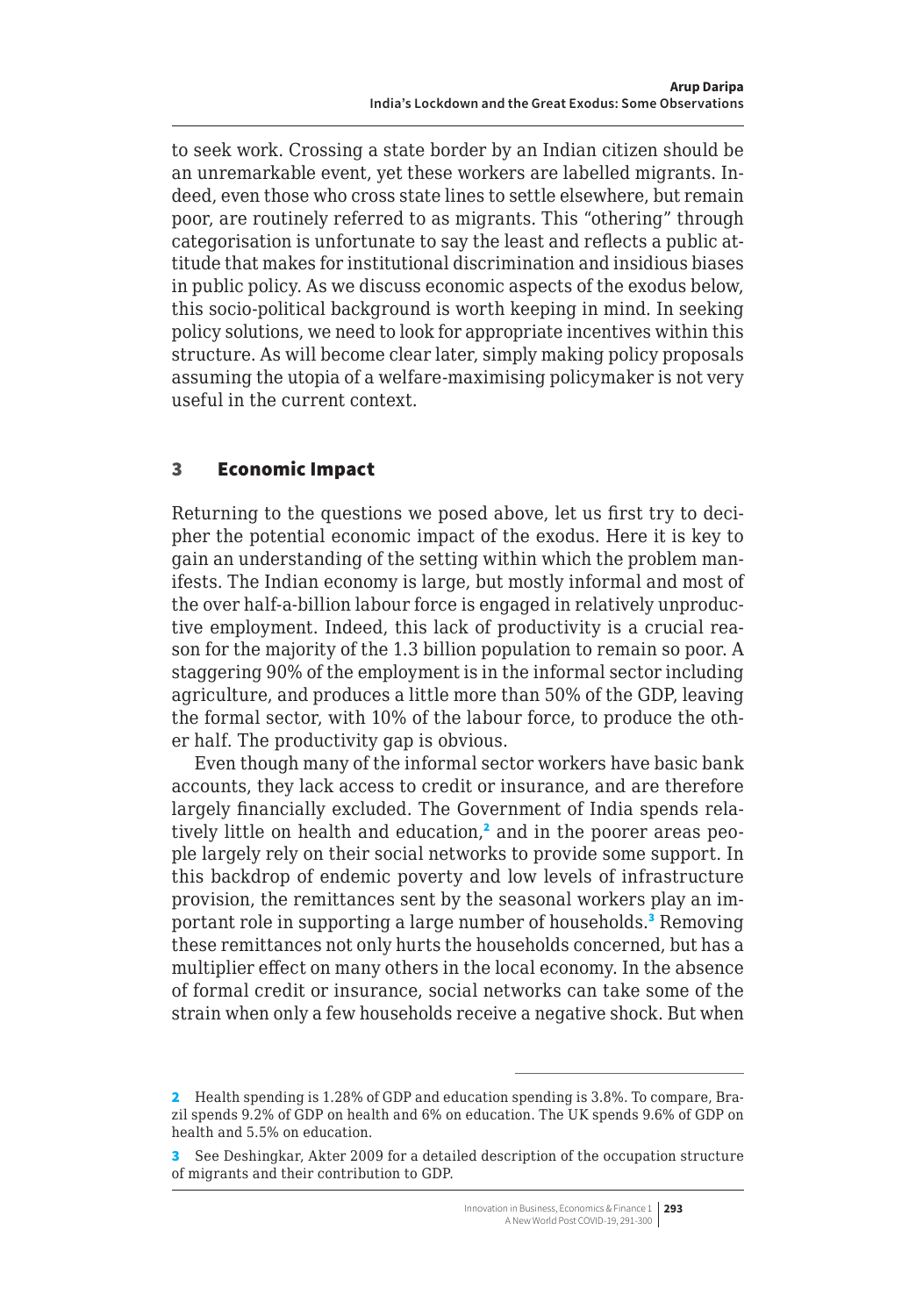<span id="page-3-0"></span>whole local economies get a macro shock, the networks run out of capacity to cope. Poverty and deprivation rise. Many small businesses go bust permanently. The result is a deep recession in these local economies. And while the removal of the remittances will have an impact on certain areas, it also serves as a weathervane, signalling ill-winds of lockdown for the whole of the informal economy, where many jobs will be lost permanently. This will eventually reduce overall GDP growth estimates. Indeed, the informal sector had already suffered a setback in 2016 from the poorly conceived demonetisation policy,<sup>4</sup> which drained liquidity from an economic system entirely dependent on cash transactions and had a large and long-term negative impact. Given the long duration of the lockdown,<sup>5</sup> the total impact on the informal economy is likely to be even greater this time.

The exodus has a negative impact also from an epidemiological point of view. Large numbers travelling to remote locations carry the risk of introducing COVID-19 to previously disease-free areas. These are also precisely the areas without any public health infrastructure, exacerbating the potential downside risk.

#### 4 Policy Proposals

What policies might mitigate these problems? In an insightful and wide-ranging work, Debraj Ray and S. Subramanian (2020) have written about the impact of the lockdown. This includes a condensed analysis of policy suggestions made by a variety of commentators. Two broad themes emerge from this. The first is an observation on macroeconomic policy. Given that the contraction in economic activity is driven by a pandemic, both demand and supply sides are hit, and normal channels of monetary policy do not work. On the other hand, fiscal policy stands a much better chance of being effective. If the government were to invest heavily on public infrastructure and create a safe working environment through testing, distancing, and provision of proper equipment, that could indeed have a positive impact on the economy, including the informal economy. Second, and more relevant for our focus on seasonal workers, a consensus has emerged on calling for direct transfers, perhaps the obvious policy in such a crisis. In India, the main channel for transfers is the Public Dis-

<sup>4</sup> See Kumar 2018 for a description of the impact of demonetisation on the informal sector. See also Chodorow-Reich et al. 2018 for a theoretical and empirical analysis of demonetisation in a macroeconomic model, which finds strong evidence of the effect of money on output in India and shows why cash matters a great deal in India.

<sup>5</sup> The lockdown started on March 24, 2020, and was extended in phases until May 30, 2020. Subsequently, some restrictions were lifted, but a lockdown continues in several areas that have been identified as COVID-19 hotspots.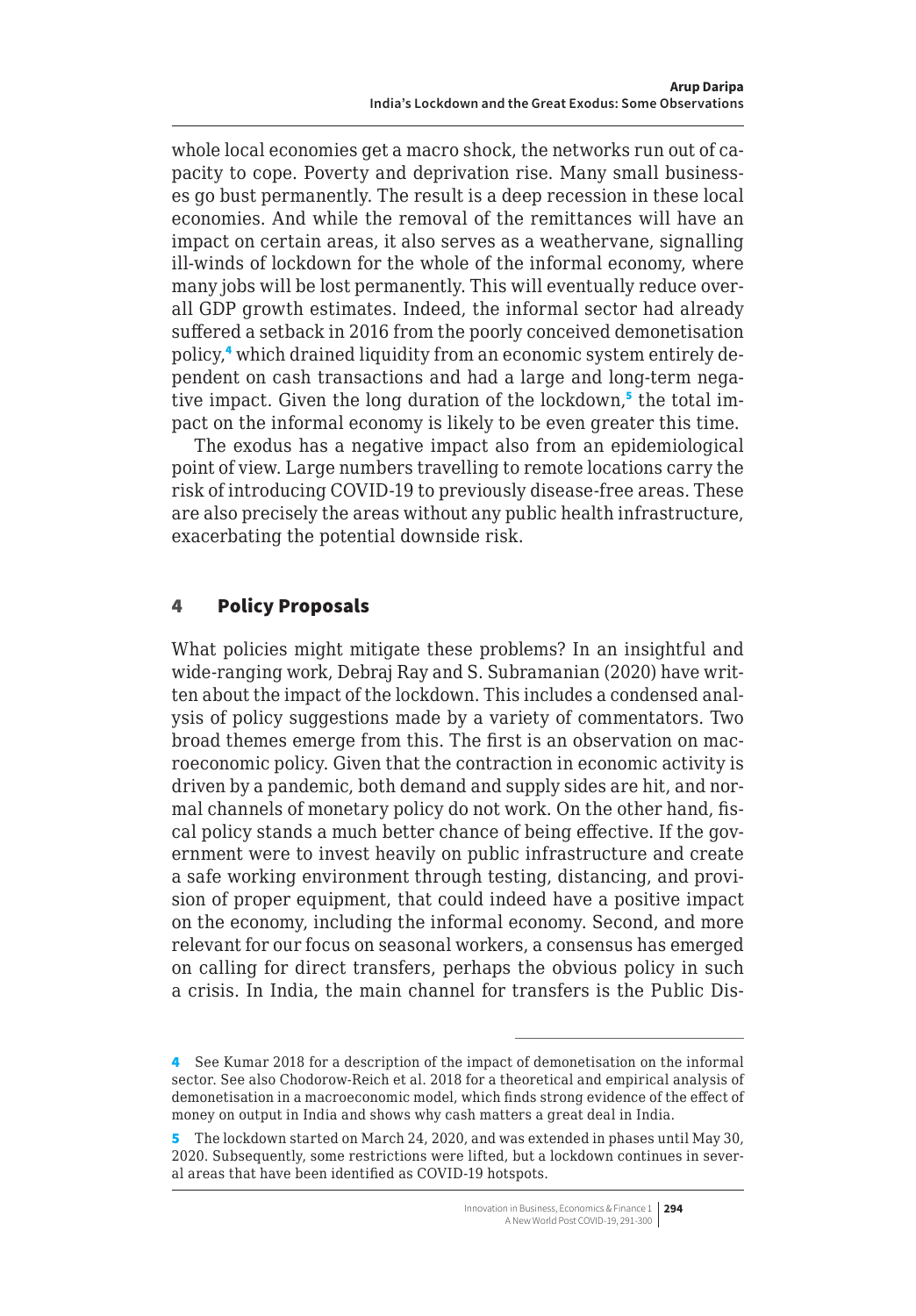<span id="page-4-0"></span>tribution System (PDS). Access is through home-state issued ration cards, so that out-of-state workers are excluded from PDS transfers. Expanding the scope of transfers in a crisis requires relaxation of such requirements. Many commentators, including the dream-team of Amartya Sen, Raghuram Rajan and Abhijit Banerjee (2020), have made the case for universal access to the PDS with minimal checks.

Writing in *The Wire*, Dipa Sinha (2020) discusses a specific policy along these lines. She proposes that the government allocate 10 kg of grains per head per month, and make the coverage universal, requiring minimal documents simply to keep track of everyone. She estimates that if 20% of the population were to self-select out, the plan would require 65 million tons of grains over 6 months. The government of India has a large stockpile of 75 million tonnes of grains, with another 30 million tonnes incoming soon, so that the plan is feasible. In our view, apart from the virtue of being simple to implement, the plan has exactly the right incentives. Given universal coverage, the scope for capture by special interests or middlemen is low (and in any case, a second-order concern in a crisis). Further, the long queues that are bound to form to access the rations would serve as an endogenous incentive for the better-off to stay away. The policy therefore targets the needy and goes a long way to solve the problems of hunger and starvation.

# 5 The Policy Stance of the Government

Contrast the proposals with the actual schemes adopted by the government. The policy response has been surprising, mainly because even the most obviously effective suggestions about greater transfers with broader coverage and fewer checks seem to have fallen on deaf ears. The government did announce certain relief measures including transfers of 5 kg of grains per head per month through the PDS list just after the lockdown started. However, as noted above, seasonal migrants had no access to such transfers. Almost seven weeks later the government announced further measures that expanded coverage for two months to those without a ration card, but then required other documents to grant access. This pathological insistence on identity checking for basic food transfers in a time of crisis – a stance diametrically opposite to the proposals mentioned above – has limited the effectiveness of the policy for migrant workers. A report from the Stranded Workers Action Network (SWAN 2020) notes that as late as early June, over nine weeks since the lockdown started, 80% of the seasonal migrants have not received any grains under the scheme. A similar apathy characterised the response to millions walking long distances. The government only arranged special trains to carry workers home after six weeks had passed from the imposi-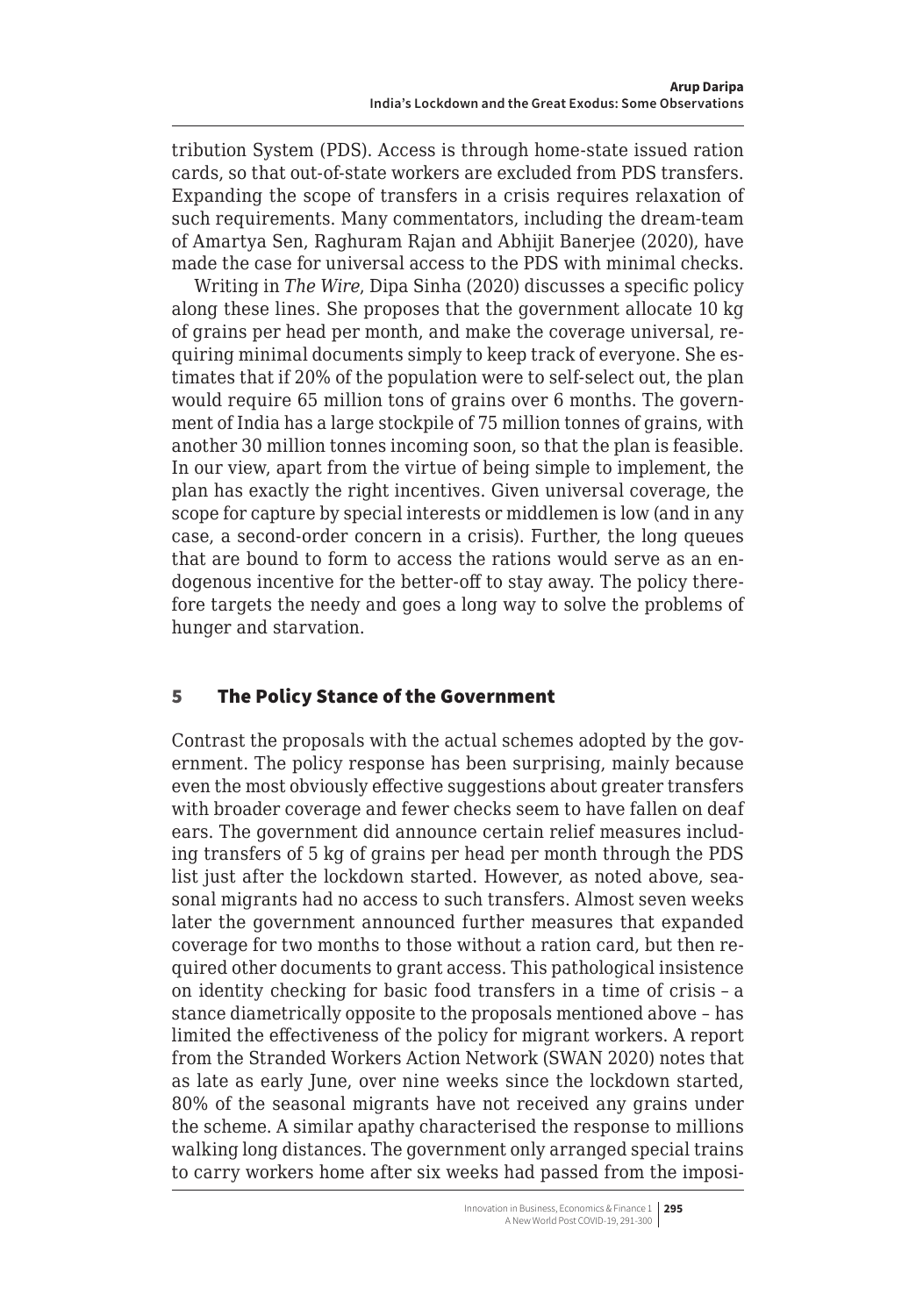<span id="page-5-0"></span>tion of the lockdown. Indeed, the government's overall response to the economic crisis brought about by the lockdown amounts to spending only around 1% of GDP – meagre compared to 9% in the US, 7% in Germany and 4.5% in the UK.<sup>6</sup> And if we were to use a deflator taking the relative poverty indices into account, the comparative figure would be much more unflattering.

#### 6 Lockdown and Inconsistent Government Policy

The response raises a more fundamental policy question: is the lockdown itself justified? Recall that starting March 24, the lockdown went on till May 30, and as we write it continues in several areas with only some rules relaxed. There is no question that the lockdown has saved lives by halting the spread of the disease. In an ideal world, the government would supplement the lockdown with appropriately scaled transfers to the poor. But given the actual policy response, the lockdown has itself become an agent of death for the poorest and the most vulnerable, who have little to fall back upon when their daily livelihoods vanish. We do not know precisely how many lives have been saved by the lockdown, but one would hazard a guess that far more lives have been destroyed by it given its prolonged duration.

Numbers aside, it is clear that if saving lives is the objective, the lockdown and the subsequent policy response are not consistent with each other. What explains the sub-optimal policy stance? To understand how such distortions arise, we need to delve into the political economy of policymaking in India.

# 7 The Selectively Absent Leviathan

In their recent intellectual tour de force, *The Narrow Corridor*, Daron Acemoglu and James A. Robinson (2019) discuss the idea of liberty, and how it requires both a strong state and a strong society. Liberty, they argue, requires not being subject to the capricious will of another. "It requires the capacity to stand eye to eye with your fellow citizens, in a shared awareness that none of you has a power of arbitrary interference over another" (7). Starting from Thomas Hobbes' idea of "Leviathan" as the solution to anarchy, and using examples from history, they show that liberty can be violated both in the absence of a strong state (absent leviathan) and if a strong state were to declare war on its own citizens (despotic leviathan). The plight of

<sup>6</sup> See, for example, Jha 2020 and Sibal 2020. Ray and Subramanian 2020 contains a detailed description of policies adopted.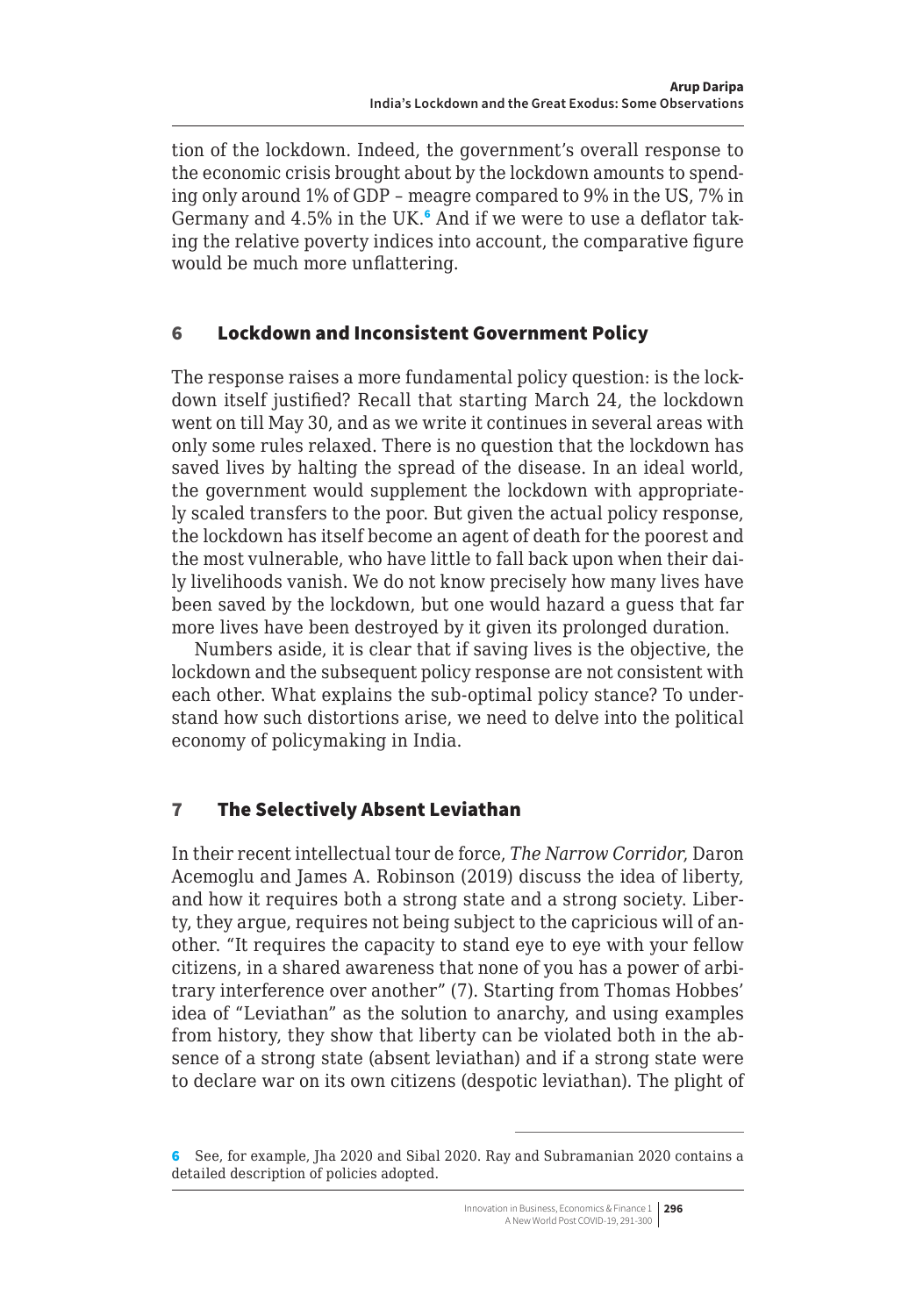<span id="page-6-0"></span>the seasonal migrants in India clearly demonstrate an absence of liberty. Yet, the Indian state power cannot be properly characterised as either absent or despotic. For India, Acemoglu and Robinson point to the caste system as a powerful cage of norms that fragment society against itself. The consequent inability to monitor the state fuels the absence of liberty even in a participatory democracy. We would argue that this is not the whole story. The plight of the seasonal workers points to a further cause of loss of liberty in India. Even in the absence of caste-based fragmentation, the poorest sections of the society are too distracted by their daily struggle for survival to gel as a unified front with 'voice'. The absence of voice is complete: neither the state nor any structure in society including the press pay them much attention. Thus, the leviathan can be selectively absent.

Let us give a further example to delineate a selectively absent leviathan. A second epidemic – deadlier than COVID-19 – rages in India at this very moment. An entrenched disease, it has been ravaging sufferers for several years now. Yet, many Indians are unaware of it, the press hardly reports on it, and the government devotes some, but by no means sufficient resources to combat it effectively. This is the epidemic of tuberculosis. The World Health Organization's latest report (WHO 2019) estimates that in 2018, 2.7 million Indians contracted the disease, of which 450 thousand died. Absolute numbers as well as the death rate (17%) far exceed that of COVID-19 so far. What explains the institutional apathy towards the problem? The answer is again linked to poverty. Indeed, tuberculosis is known as a disease of poverty, proliferating in densely inhabited areas such as urban slums. It is therefore the same absence of voice that distorts the government's response to the plight of the seasonal workers as well as that of the victims of tuberculosis. Clearly, these groups would be denied liberty even without a cage of norms.

# 8 A Ray of Hope?

Can we envisage a way out of the problem? The National Capital Territory (NCT) of Delhi offers a promising case study. Delhi has a large community of settled 'migrants'. As we discussed before, these are people originating from other states who settle in Delhi but remain poor. Given our previous discussion, it does not come as a surprise that they have historically lacked voice and suffered the absent leviathan. However, with rising numbers, and with a growing recognition that their votes should be cast in a way that brings benefit, their position has gradually changed. Around 2013, a regional political party sensed an opportunity and started putting up members of the community as candidates in a significant number of seats. This helped the migrants leapfrog into a voting bloc, now controlling between 30%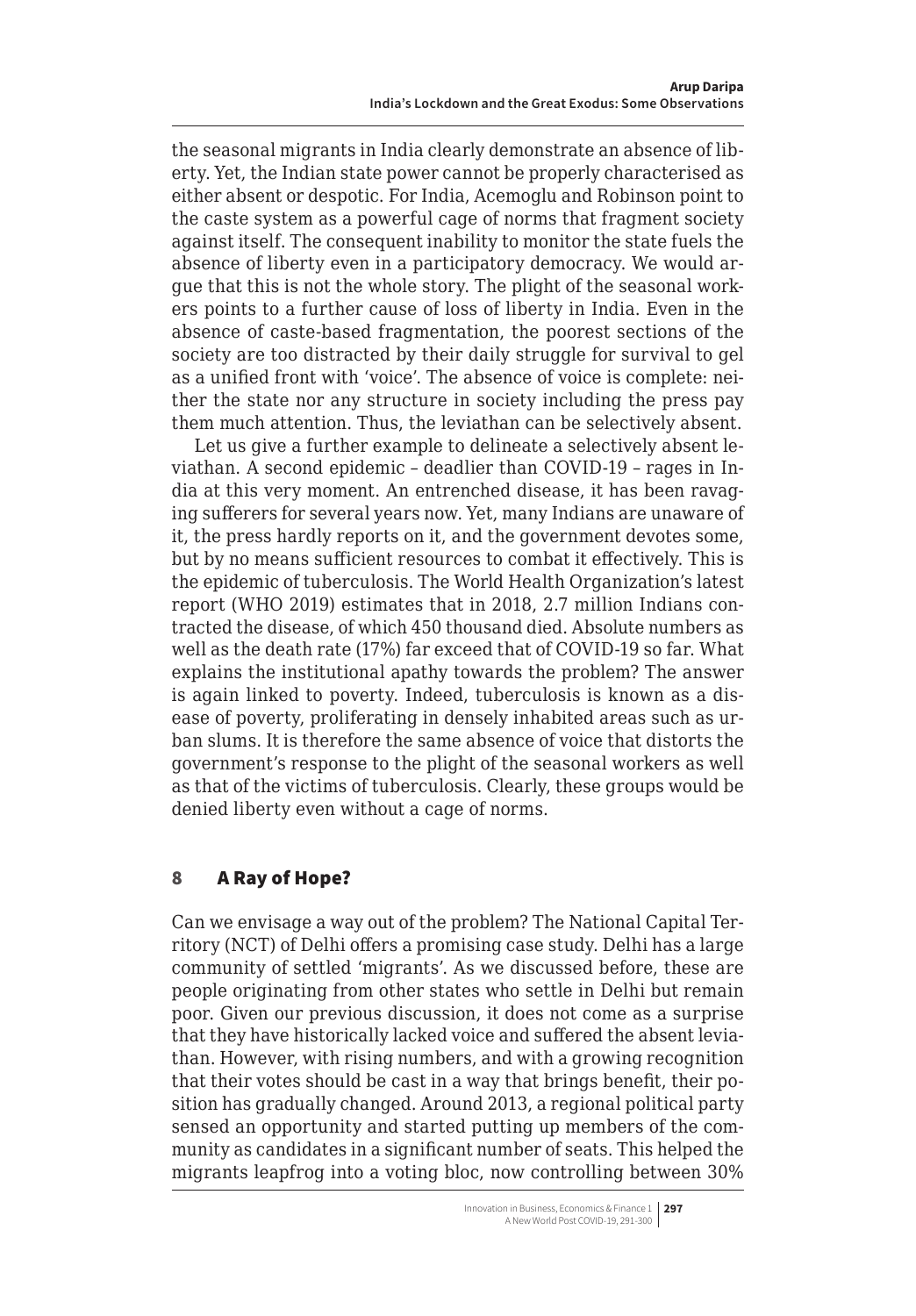<span id="page-7-0"></span>and 40% of the vote, and the party concerned has held sway in Delhi NCT elections since. Indeed, across the political spectrum, anyone in power seeking re-election can no longer ignore migrant welfare issues. To employ another metaphor from Acemoglu and Robinson (2019), by voting as a bloc on development, the settled migrants of Delhi have finally had some success in chaining the leviathan.

For seasonal workers, two entitlements are critical. First, workers who cross state lines should still have access to the Public Distribution System. The government is indeed implementing such a scheme under the banner One Nation One Ration Card, which should be up and running sometime this year. Second, as the Delhi case study shows, to chain the leviathan successfully, the workers also need to participate in India's democracy as an effective bloc. Since voting rights are tied to place of residence, the majority of seasonal workers, working across state lines, are in effect disenfranchised. Even though the group is large – they number somewhere between 120 and 150 million (the government does not have a separate database for seasonal migrants) – their voice is thereby curtailed. Suggestions have been made that they should be allowed postal votes or that individuals should be allowed to carry their vote, enabling exercise of suffrage at the place of work. The government currently has no plans to implement such policies. However, the great exodus has firmly imprinted the worker underclass in the nation's psyche. The political scientist Pratap Bhanu Mehta (2020) writes eloquently about the justice that society owes them. Indeed, if their harrowing stories bring about greater solidarity from social institutions, together they might be able to gain the required rights, escape being subject to the capricious will of others, and have liberty at last. At least we hope so.